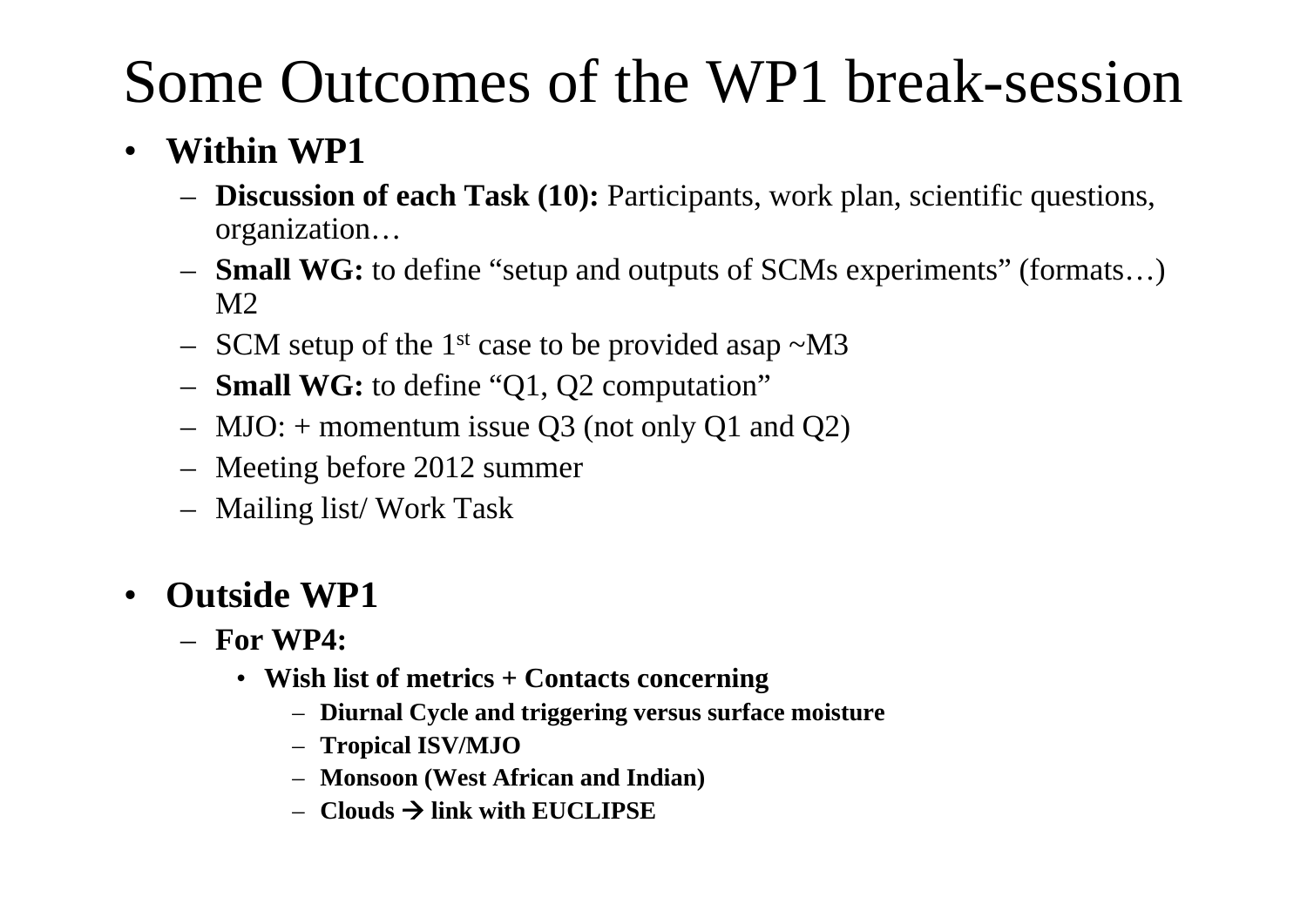# EMBRACE Kick Off meeting Nov 22-23 2011

**WP1-Atmosphere overview** *"Improving atmospheric moist convections and tropical climate"*

*Coordinated by Jean Philippe LAFORE and Steve DERBYSHIRE*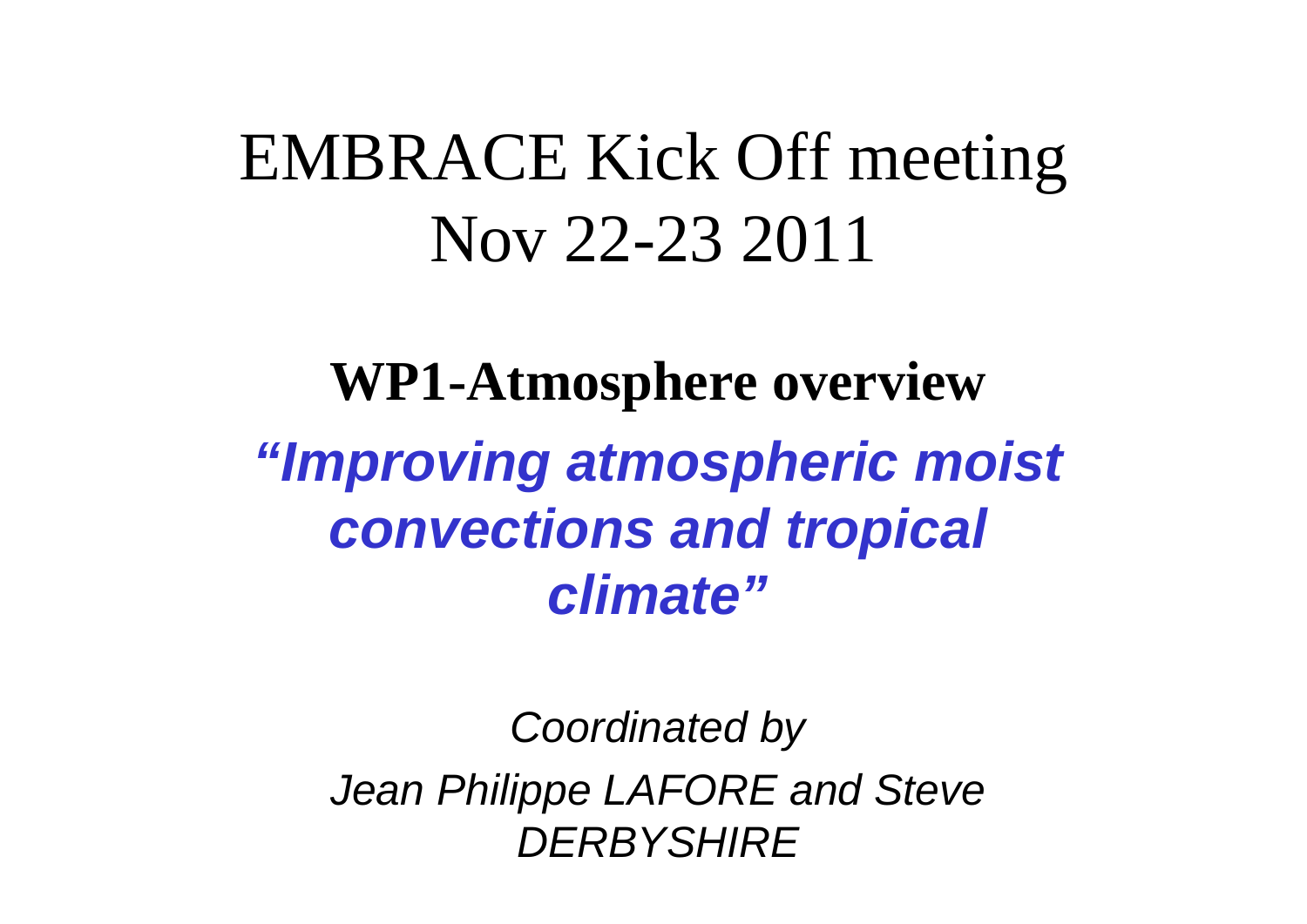# WP1 / Two Main Aims

- **A. assess and improve** the **physical realism** of the parameterizations of moist atmospheric convection used in ESMs, based:
	- •on **process studies**,
	- • and on the comparison of ESM results with field campaign **observations and LES/CRM simulations**

### **B. better understand**

- • how the representation of atmospheric convection at the process level (parameterizations) affects the simulation of **large-scale circulation regimes in the tropics** (monsoons, Hadley-Walker circulation, modes of variability and troposphere-stratosphere interactions),
- • and how errors at the process level translate into **systematic errors** in ESMs.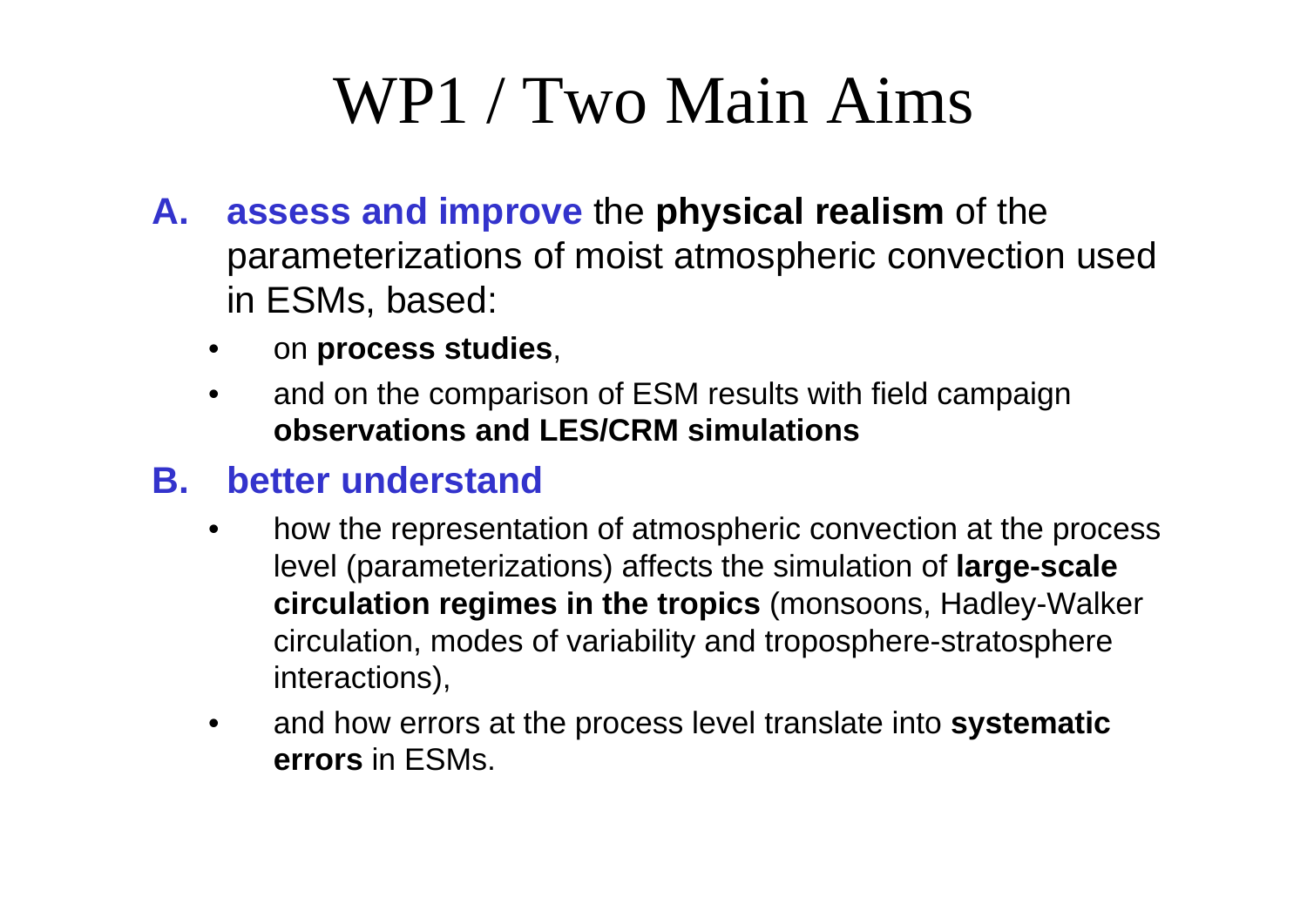# WP1 / Tasks

#### **Goal A**

**Task 1.1** Improve the **physical realism** of parameterizations of moist atmospheric convection: **Real Cases** CNRM, NERC, IPSL, SMHI, KNMI, METUK

**Task 1.1.1** Diurnal cycle of convection over the Sahel *Fleur Couvreux*

**Task 1.1.2** Daytime deep convective triggering over West Africa: *Françoise Guichard & Chris Taylor*

**Task 1.2** Improve the **physical realism** of parameterizations of moist atmospheric convection: **Idealized cases** CNRM, LMD, SMHI, KNMI, METUK

**Task 1.2.1** Radiative-Convective-Equilibrium (RCE) *J-Y Grandpeix*

**Task 1.2.2** Radiative-Convective-Equilibrium with Weak Temperature Gradient (RCE-WTG) *Gilles Bellon*

### **Goal B**

**Task 1.3** Coupling of atmospheric moist convection and tropical climate variability: **Monsoon Circulations Task 1.3.1** Linking parameterized diabatic heating profiles and the dynamics of monsoon circulations METUK, CNRM, LMD, SMHI *Gill Martin*

**Task 1.3.2** Assessing simulated monsoon processes and their sensitivity to model **resolution** SMHI

**Task 1.4** Intraseasonal variability over **tropical oceans** ECMWF, USPLIT, CNRM, IPSL, SMHI

**Task 1.4.1** Local or large-scale processes inhibiting the convection in the simulation of the tropical ISV/**MJO** IPSL *J-P Duvel*

**Task 1.4.2 Aquaplanet** experiments to understand the impact of convection on CCEWs and the ISV/MJO. CNRM, ECMWF, USPLIT, IPSL, SMHI *Gilles Bellon*

**Task 1.4.3 Reduced-Planet Aquaplanet** simulations with resolved and parameterized convection: Analysis of convection-wave interactions ECMWF, USPLIT *P. Bechtold*

**Task 1.5** Convectively forced **Gravity waves** and their **impact on the upper troposphere and stratosphere** IPSL, METUK *F. Lott, Stuart Webster, Andrew Bushell*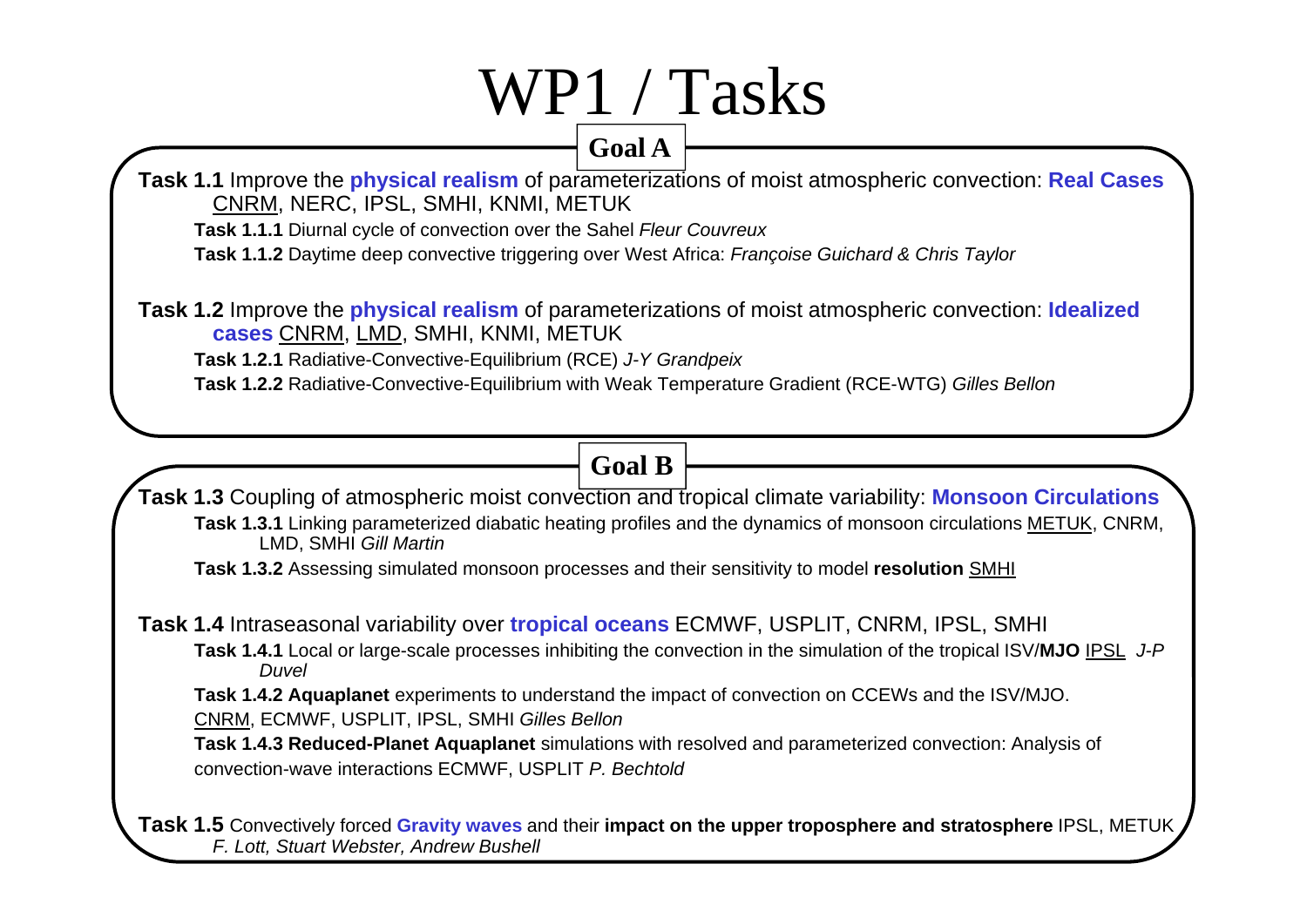## **Task 1.1.1: Diurnal cycle of convection over the Sahel** *F. Couvreux*

CNRM, NERC, IPSL, SMHI, KNMI, METHOLK

#### **Well documented case** of AMMA:

10 July 2006 *Lothon et al. 2011*



**O ALPRIK** 

#### **Main questions**

- Initiation of convection in a **semi-arid** environment (Bo~10, decreasing CAPE in the afternoon…) : a relatively **unknown** environment, challenging for models
- -Diurnal cycle of convection (triggering, intensity)
- -Impact of cold pools

### **Methodology:** intercomparison of SCM against LES  $\rightarrow$  3 configurations



 $12$ 

0.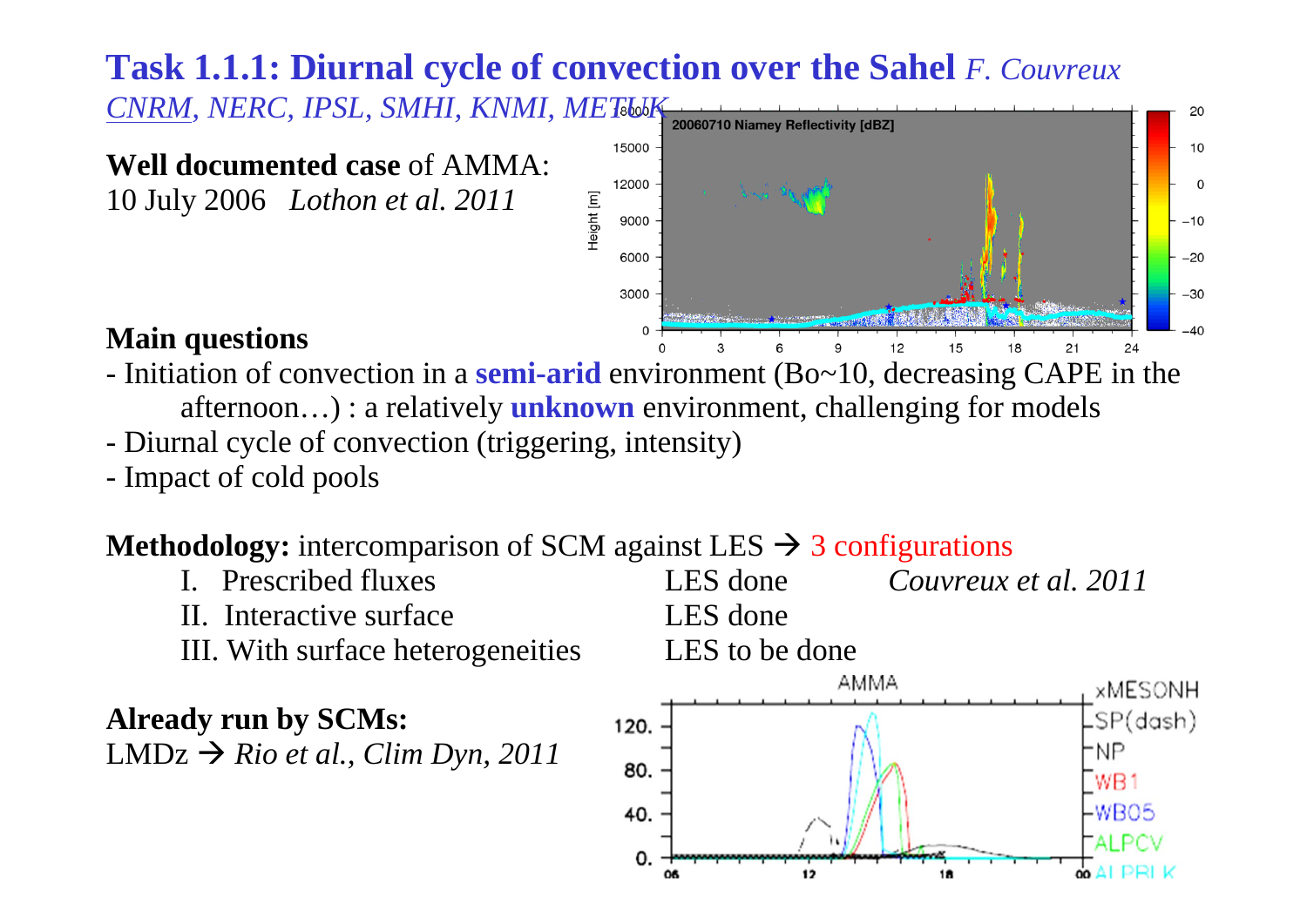### **Task 1.1.2: Daytime deep convective triggering over West Africa:**

# *F. Guichard (CNRM), C. Taylor (CEH)* **AMMA statistical analysis** (> 2000 cases) convection, surf. (MSG, AQUA), atm. (ECMWF)



#### **Main questions**

- strong sensitivity to mesoscale soil moisture heterogeneities  $\leftarrow$  Taylor et al 2011
- *is convection trigged or not in models for these cases?why? how? timing, duration...*
- *- sensitivity of results to surface patterns, atmospheric conditions, parameterizations*

**Aims:** design of a 1D modelling set-up (multi-cases) evalute the skill of SCMs to trigger convection **against observations**

#### **Steps:**

Identify different regimes of triggering as fct of surf. and atm. condition Set of generic cases covering those regimes Setup for SCM simulations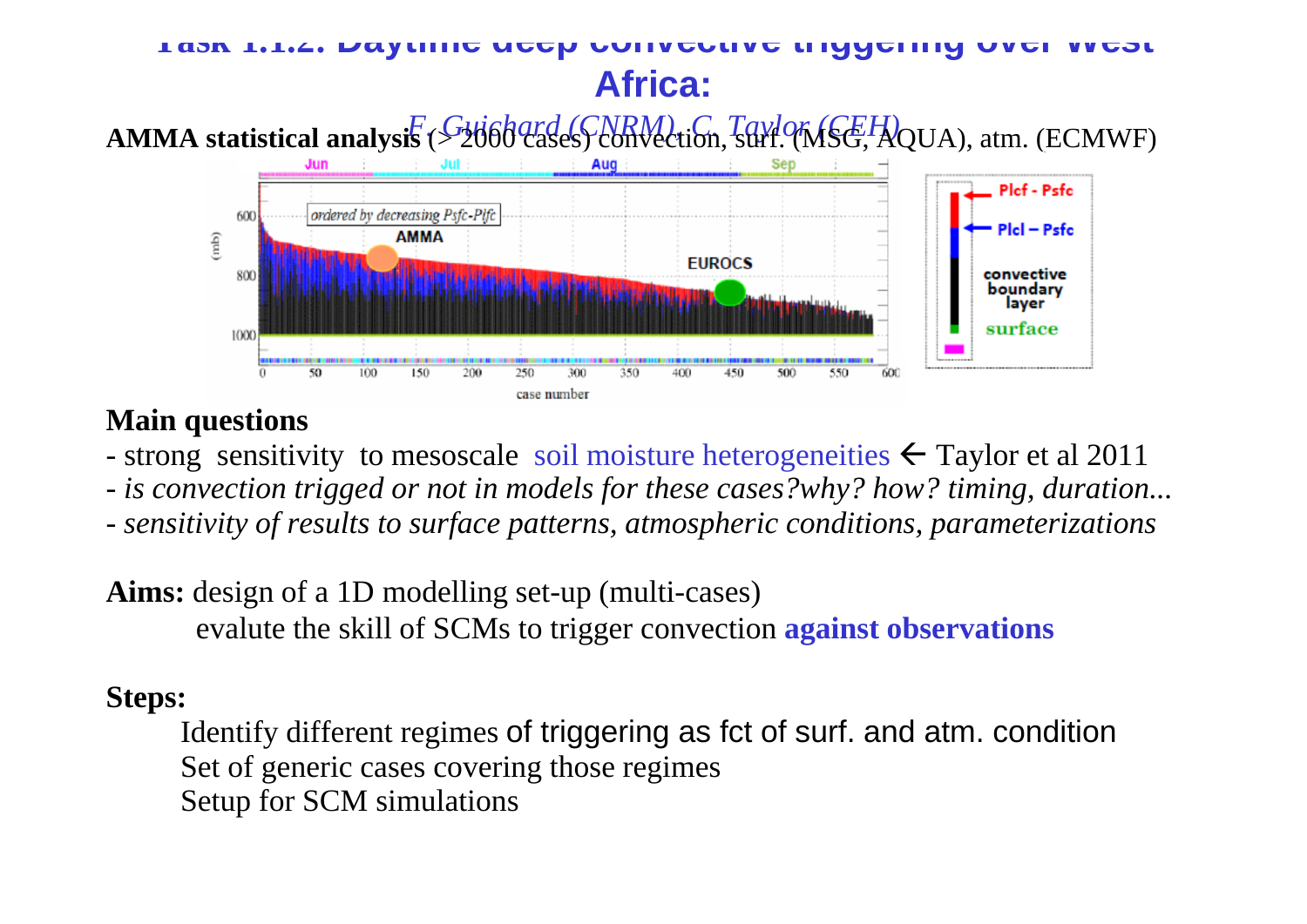### **Task 1.2.1: Radiative Convective Equibrium (RCE)** *"no forcing" cases J-Y Grandpeix LMD, CNRM, SMHI, METUK*

**Objectives:** Establish a **signature of physical package of each model**, especially concerning its sensitivity to surface conditions

#### **Basic features:**

- $\bullet$ Full set of parameterizations (including radiation and clouds)
- $\bullet$ Forced uniform and constant geostrophic wind
- $\bullet$ Sensitivity to surface conditions

| Oceanic case                              | <b>Land case</b>                                                           |
|-------------------------------------------|----------------------------------------------------------------------------|
| <b>No diurnal cycle</b>                   | <b>Strong diurnal cycle and strong coupling</b><br>with surface processes. |
| <b>Main questions</b>                     | <b>Main questions</b>                                                      |
| - Study of the equilibrium state          | - Study of the equilibrium state                                           |
| - Contribution over the various           | - Contribution over the various                                            |
| parametrization                           | parametrization                                                            |
| <b>SCM Simulations</b>                    | <b>SCM Simulations</b>                                                     |
| - Prescribed SST (290K, 295K, 300K, 305K) | - Tropical latitude                                                        |
| - Simulation 2 to 4 months long (to reach | - Soil temperature nudged toward a fixed                                   |
| equilibrium)                              | value at 10 cm depth                                                       |
|                                           | - Using a simple land surface model (aridity                               |
|                                           | coefficient)                                                               |
|                                           | - Simulation 2 to 4 months long (to reach                                  |
|                                           | equilibrium)                                                               |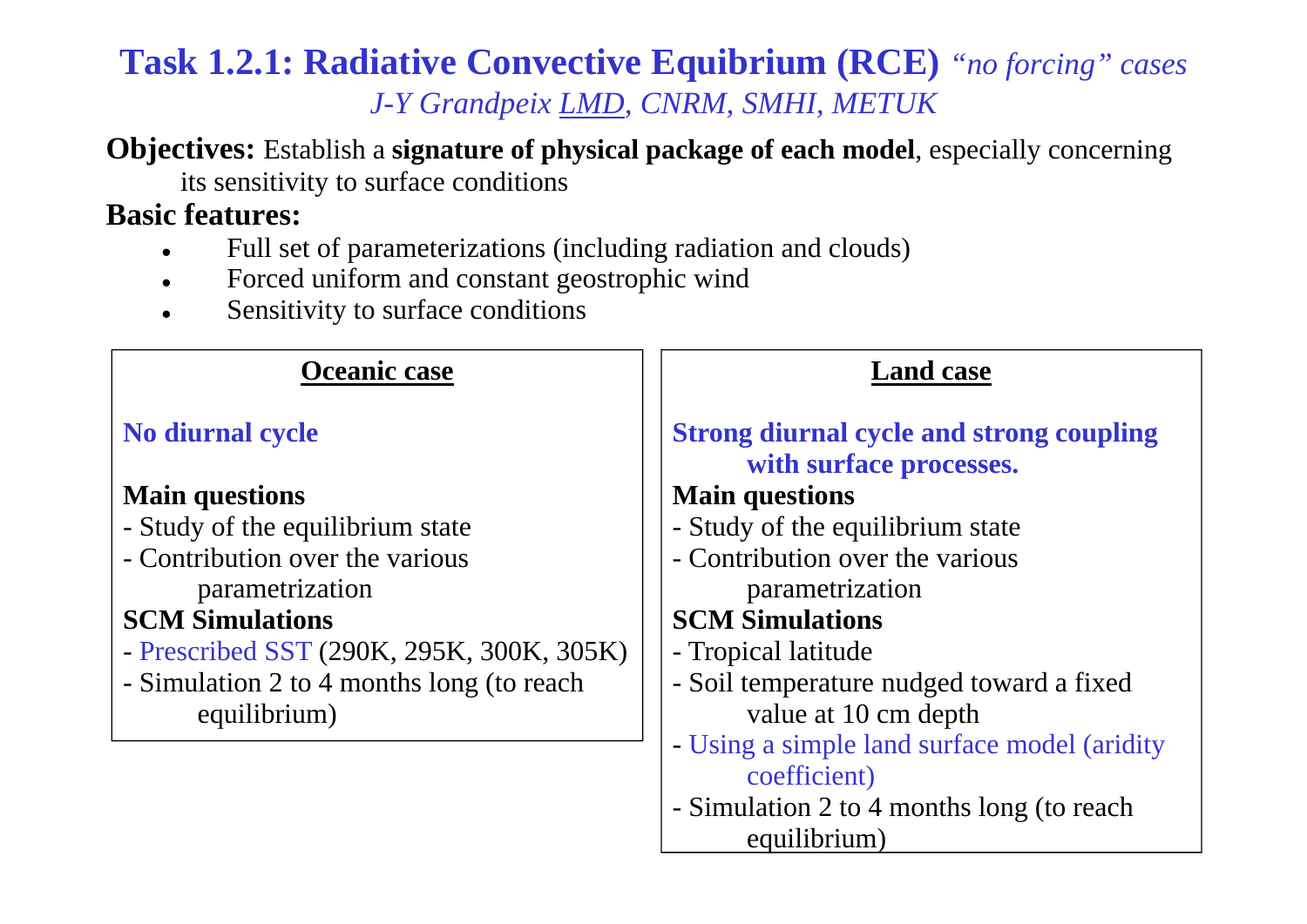### **Task 1.2.2: RCE with Weak Temperature gradient** *G Bellon CNRM, CNRM, SMHI, METUK*

## **Objectives:**

- 0 Built a **reference CRM simulation** for the RCE-WTG (Méso-NH model)
- 0 SCMs simulation on the RCE-WTG
- $\bullet$ Establish the signature of physical package of each model
- 0 Use those simulations to understand differences in Aquaplenet runs (Task 1.4.2)

## **Basic features:**

- $\bullet$ Full set of parameterizations (including radiation and clouds)
- $\bullet$ Forced uniform and constant geostrophic wind
- $\bullet$ Sensitivity to different prescribed SST
- $\bullet$ Sensitivity to different physical packages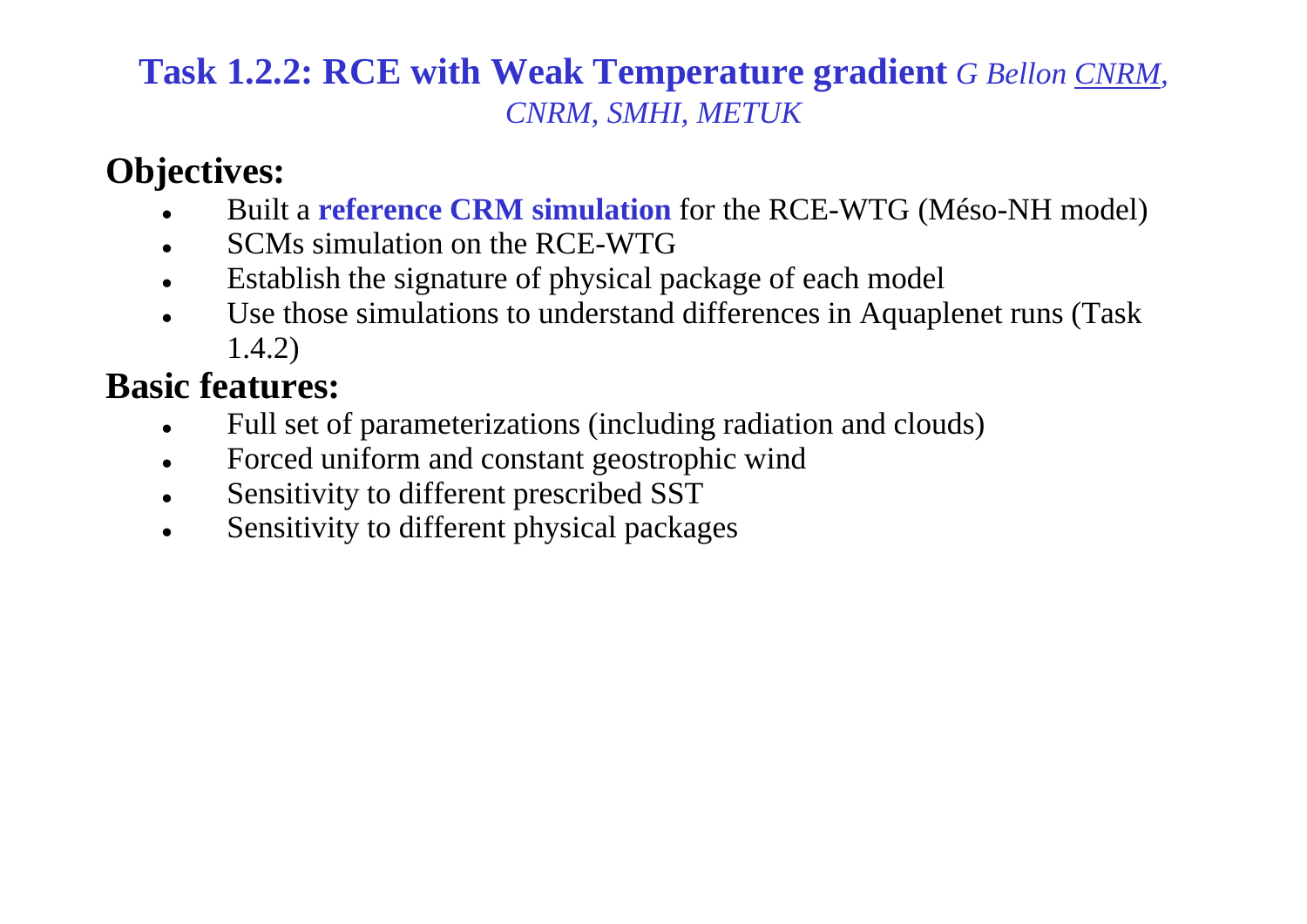## **Task 1.3.1: Linking parameterized diabatic heating profiles and the dynamics of monsoon** *METUK, CNRM, LMD, SMHI; Gill Martin et al.*

- •**Aim:** Link diabatic heating to monsoon dynamics
- • Both W African and S Asian monsoons. Built on past/recent work
	- AMMA
	- Work on intraseasonal variability over India and dynamical interactions
- • Key modelling components
	- 1. CMIP5 model results (collaboration with WP4)
	- 2. Re-run AMIP runs with diagnostics to derive Q1 and Q2 profiles (MetUM, ARPEGE, LMDz, EC-Earth)
	- 3. Use of archived Q1, Q2 to drive dynamical core models (MetUM and LMDz)
	- 4. Exploit and test SCM results from Tasks 1.1 and 1.2 in the 3D models

## **Task 1.3.2: Assessing simulated monsoon processes and their sensitivity to model resolution** *SMHI, Colin Jones, Klaus Wyser*

- •AMIP simulations with EC-Earth AGCM resolution T159 to T1269 (~1.125-0.11°)
- •Impact on WA and Indian Monsoons (circulation, ISV)
- •Strong link with WP4 (coupling with ocean at  $\sim 0.25 - 0.5^{\circ}$ )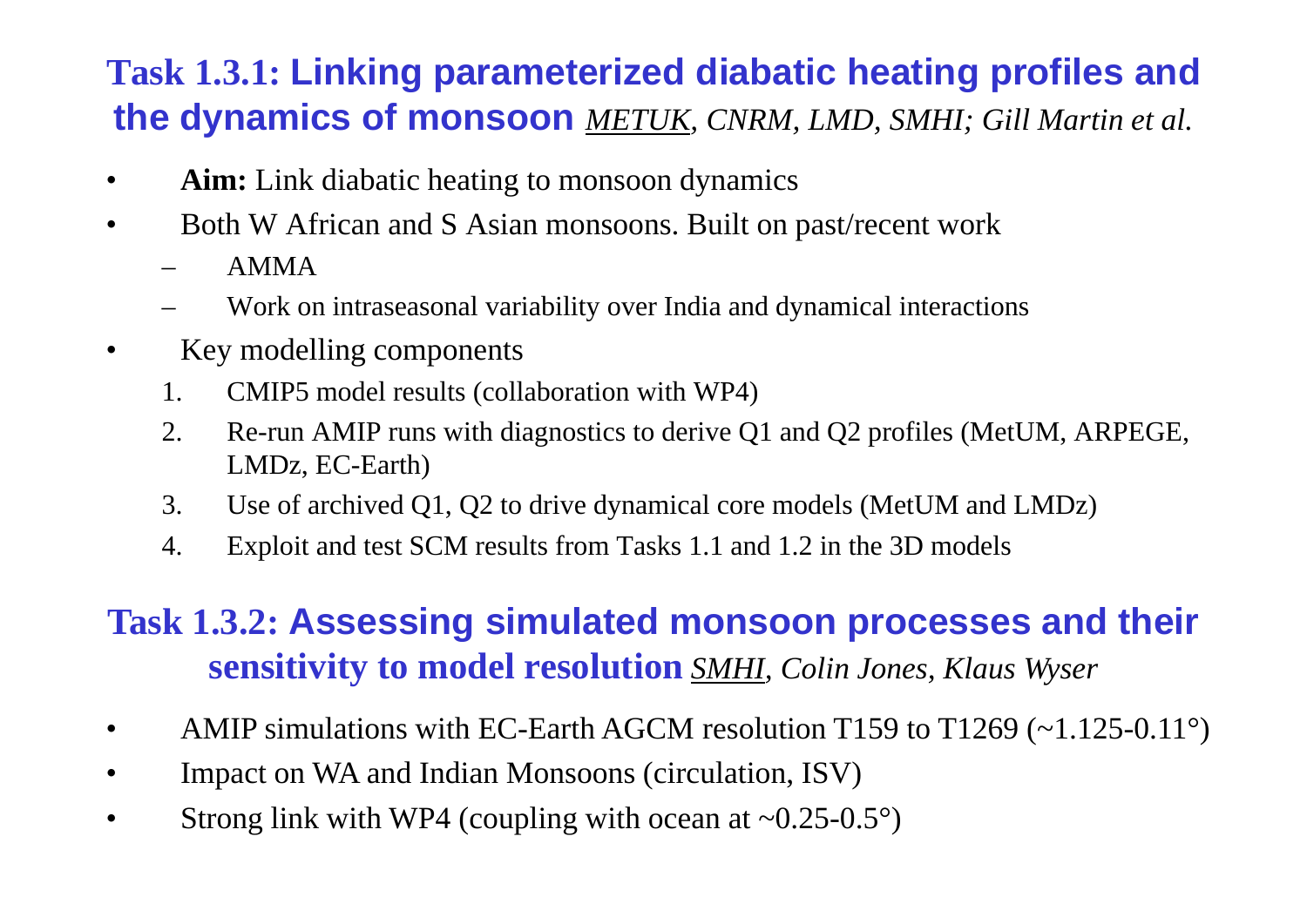### **Task 1.4.1: Local or large-scale processes inhibiting the convection in the simulation of the tropical ISV/MJO** *J-P Duvel et al. LMD*

#### •**Background**

- Current Atmospheric GCMs have problems in simulating the intraseasonal variability and the MJO
- – These problems are in a large part related to the closure of the convective scheme. A scheme that inhibits more the convection generally gives more variances at intraseasonal timescales.
- Difficulties to obtain at the same time a realistic MJO and a realistic average tropical climate
- • **Work**
	- Implement different closures (convergence, CAPE) for a given convective scheme and a given model (LMDZ).
	- Evaluate the ISV/MJO using the approach described in Duvel et al, 2011. Evaluate the role of non linear intraseasonal variability in the average state.
	- Use TOGA and CINDY-DYNAMO datasets to evaluate local basin-scale perturbations.
- • **Related work in WP4**
	- Evaluate the ISV/MJO for *different models* (including aquaplanets) using the approach (LMA) described in Duvel et al, 2011
- • **Possible link** with the **Joint MJO Task Force - GASS** Model Experiment on Diabatic Processes. Case studies based of **YOTC MJO events**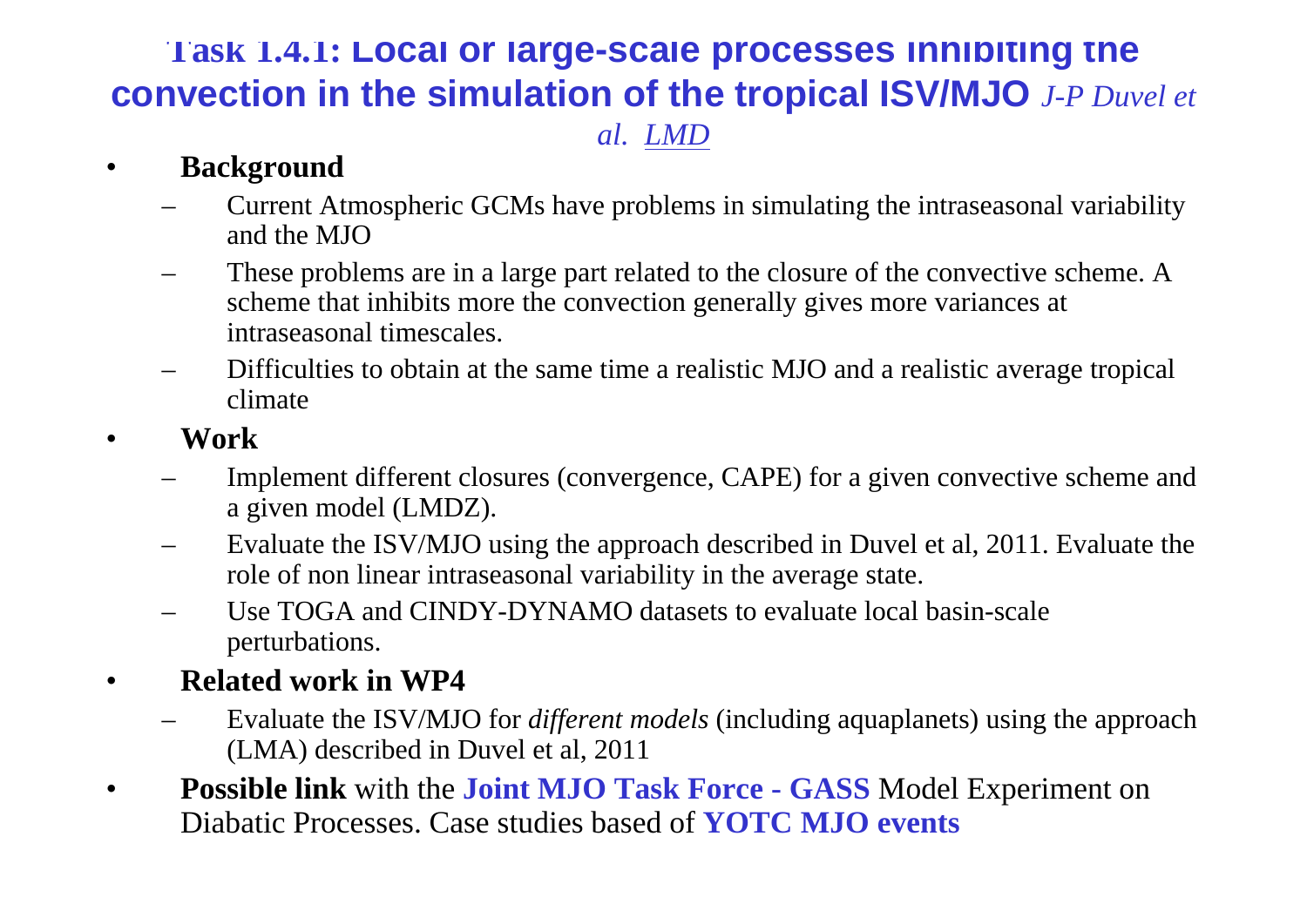### **Task 1.4.2: Aquaplanet experiment (APE) to understand impact of convection on CCEWs and the ISV/MJO** *CNRM, ECMWF, USPLIT, IPSL, SMHI Gilles Bellon et al.*

#### •**Work:**

- Aquaplanet simulations with 3 AGCMs (EC-Earth, CNRM, IPSL)
- Different SST configurations (symmetric and "oceanic monsoon profiles)
- –Wave analysis to characterized CCEWs and the ISV/MJO
- Characterize and understand the impact of parametrizations (original and improved ones) on CCEW and ISV/MJO
- Complement the RCE simulations with and without WTG (tasks 1.2)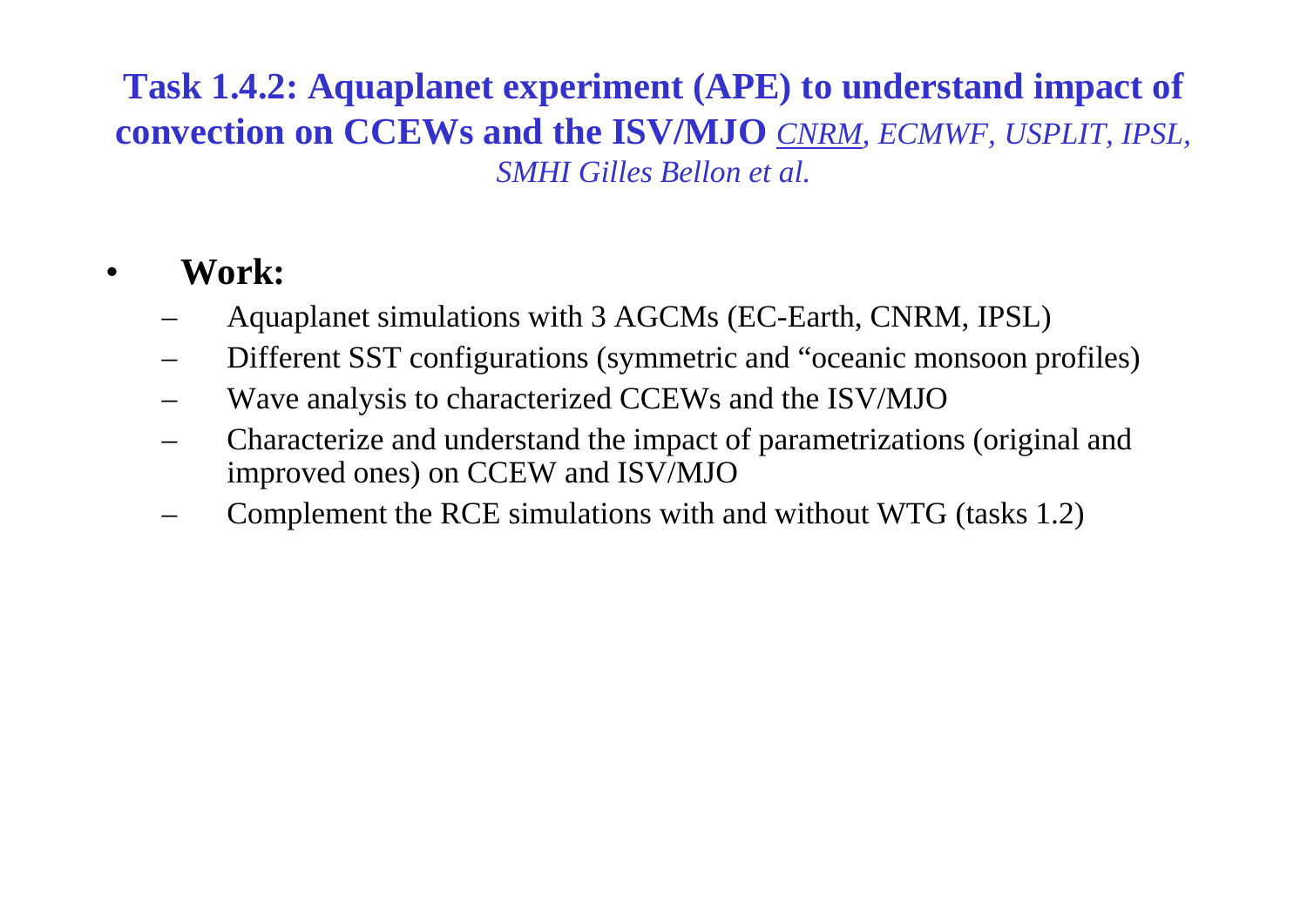## **Task 1.4.3: Reduced-Planet APE simulations with resolved and parameterized convection** *ECMWF, USPLIT Peter Bechtold et al.*



#### •**Work:**

- Run IFS on small Aqua planet for resolutions T159 (125 km) -T1279 (16 km) with  $A=1/10$  (R=640 km) corresponding to  $12.5 - 1.5$  km effective resolution with and without parametrized deep convection
- Conserve characteristic non-dim numbers: Ro, R (also still numerical issues with conservation of advection scheme)
- – Evaluate results in terms of mean climatology, wave spectra (including MJO diagnostics and gravity wave momentum fluxes), statistics on cyclones, model variability and precipitation for different resolution  $\rightarrow$  link with Tasks 1.4.2 and 1.5
- – Develop method to adapt or downscale existing mass flux convection to allow "transition" to explicit representation or generally optimal model results in grey zone.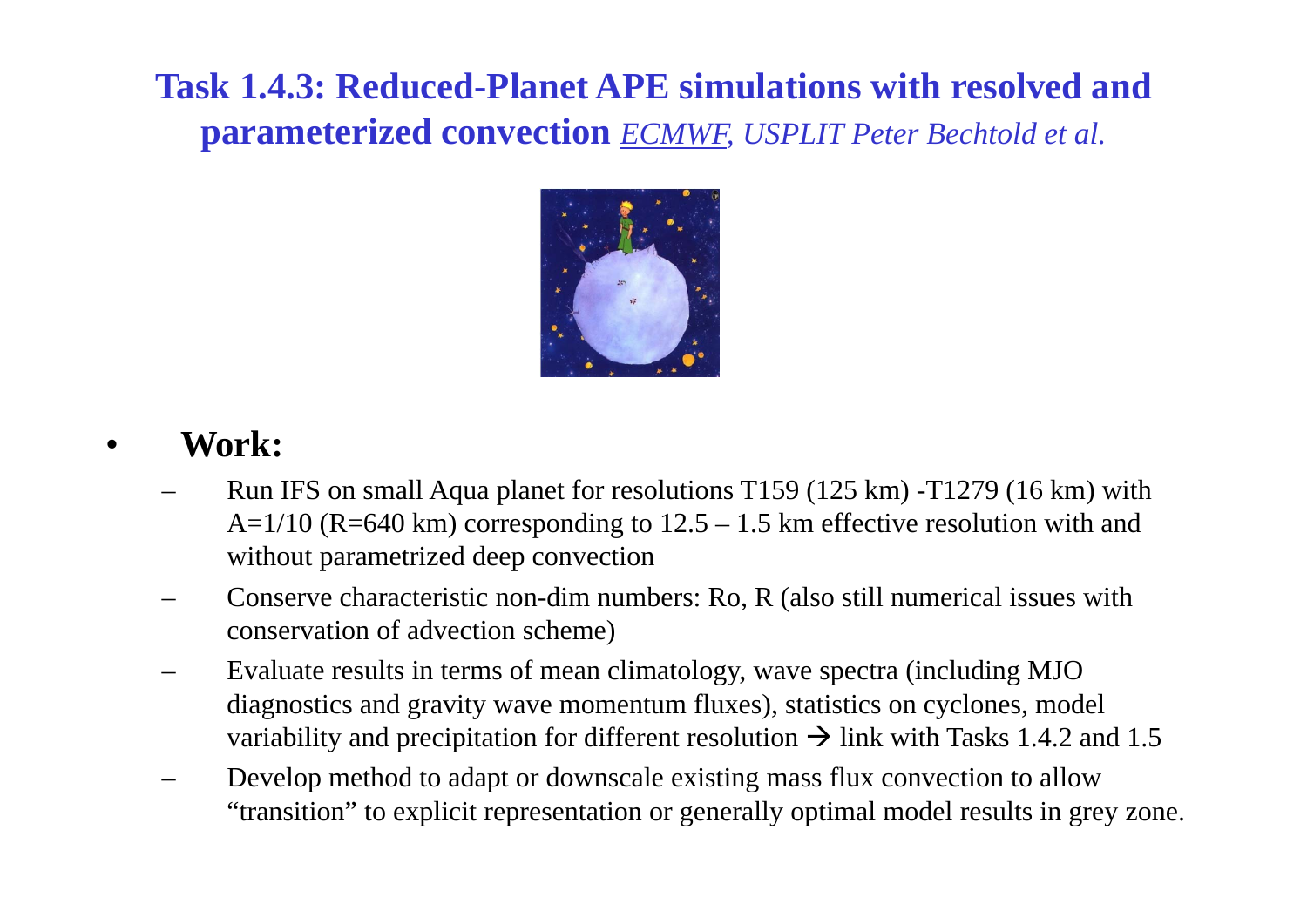### **Task 1.5: Convectively forced G-Waves in upper tropo- and stratosphere** *CNRS-LMD, METUK; Francois Lott et al., Neal Butchart et al.*

- • **Aim:**
	- Install and test parametrizations of convective generation of gravity-waves
	- Impact on upper tropo- and stratosphere (QBO, TTL, equatorial waves…)
	- Related vertical resolution issue

#### •**Based on:**

- Theoretical work
- Observations: Vorcore, SCOUT and TC4 campaigns
- –ECMWF analysis
- **Hi-res simulations at 1-2km** over India (Stuart Webster)
- Using essentially the CASCADE model (hi-res version of the MetUM cf. also UKV)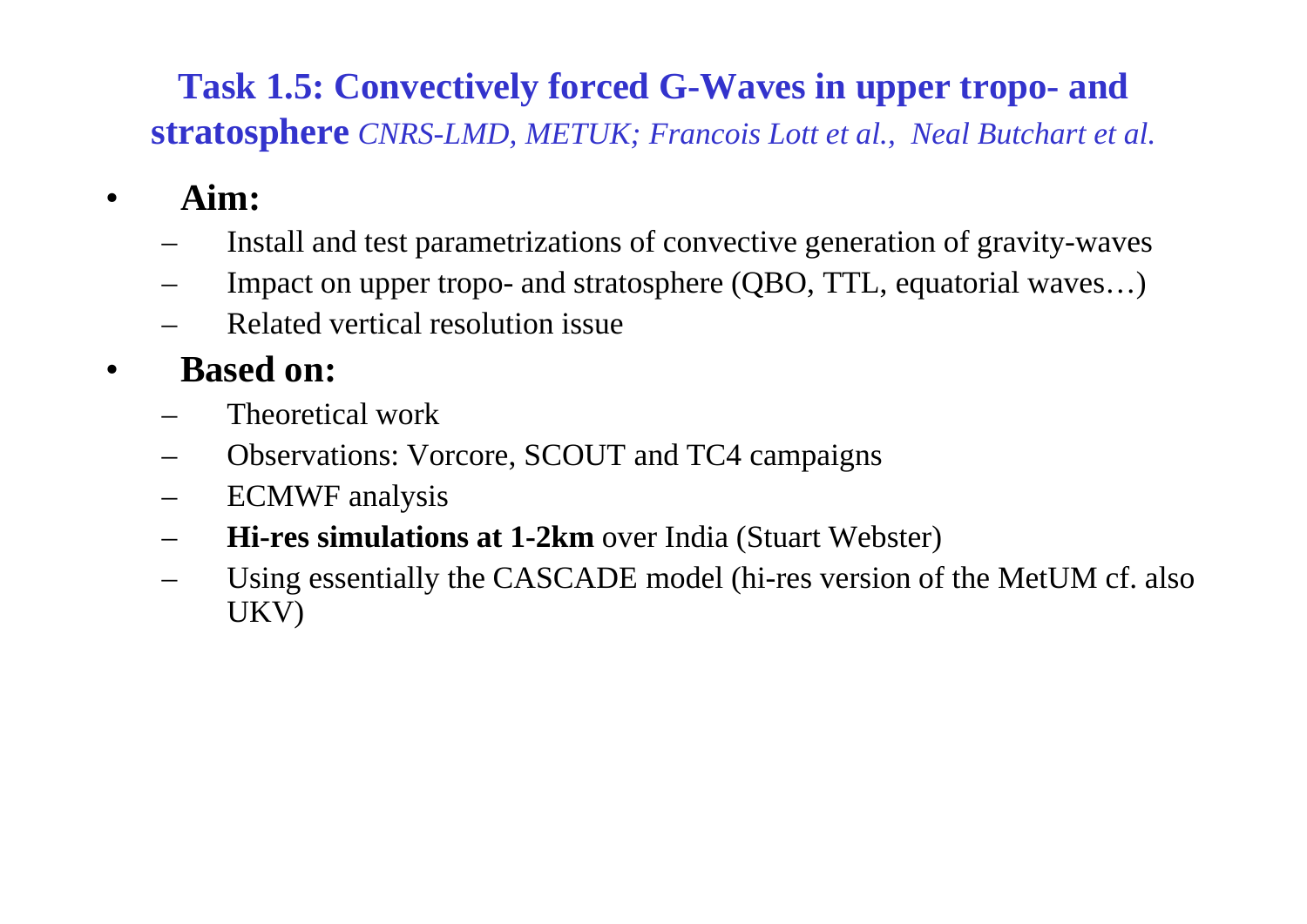#### Work done at LMD in preparation of the EMBRACE Task 1.5 F. Lott, thanks to L. Guez and P. Maury

When the mean flow becomes more realistic because of the parametrised waves, the explicit waves are also improved (or at least affected) in return. They need to be looked at as well. This task will be done at LMD but using datas from IPSL and UKMO models.

The explicit waves are also related to the convection variability in the troposphere, this relate this stratospheric task to the more tropopheric ones (T1.3 and T1.4)

Here a composite of the Rossby-Gravity wave (the Yanai wave) in the LMDz-model before and after the introduction of the non orographic gravity wave drag routine (Alt. 21km).

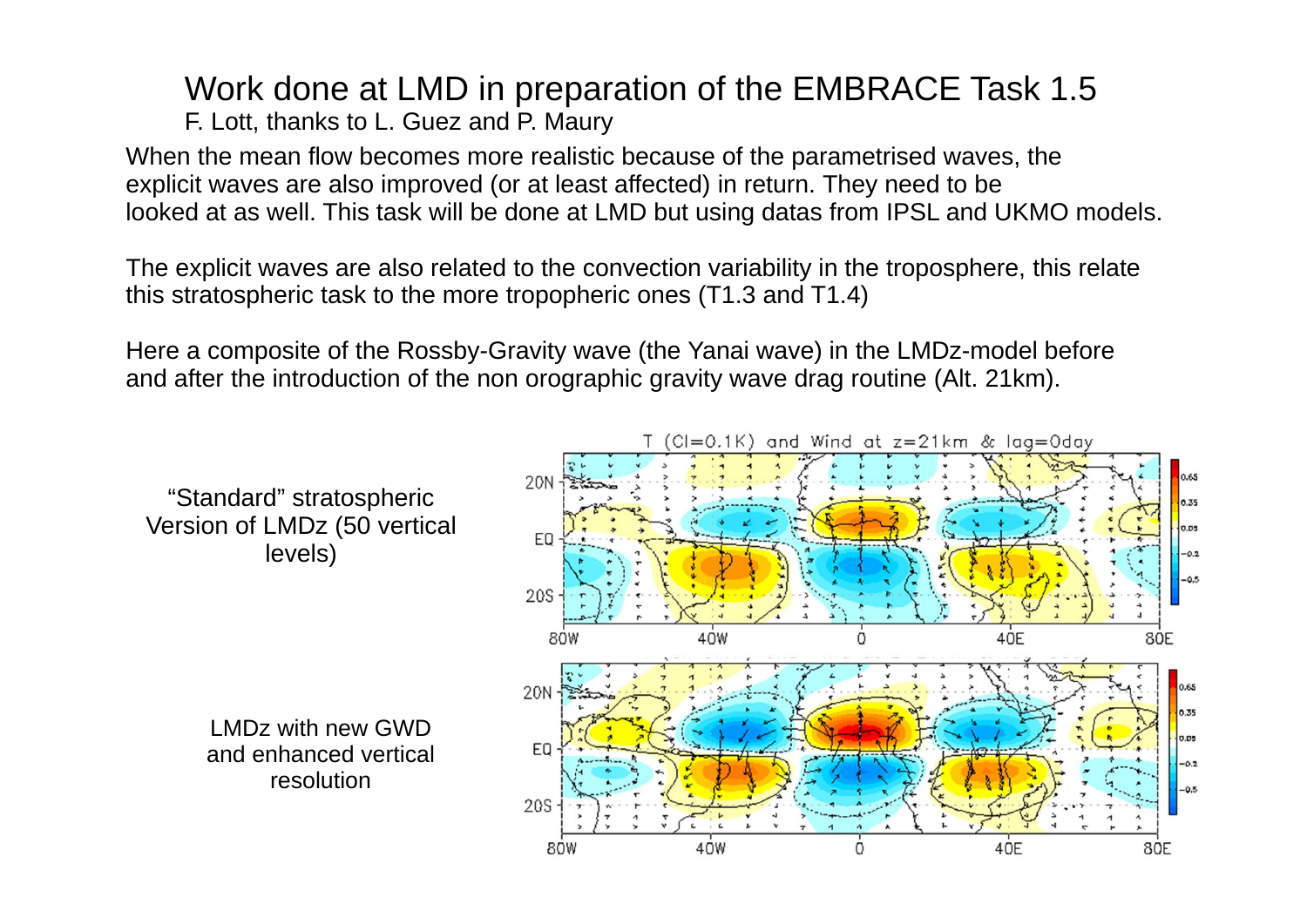# WP1 / Main Timelines

- •By **~end of year 3** to provide "improved parameterizations"
- • So about **3 years** for the following steps
	- Propose the setup of case studies for SCMs and specific AGCM experiments
	- Run SCMs and AGCMs, treat and interpret results
	- Develop and implement new parametrizations
	- Improve parametrizations
	- Sensitivity experiments and new SCMs and AGCMs experiments to test improvements and new developments
- • **Last year** for final tests and to discuss and interpret the impact of "improved parameterization" and draw conclusions and final reports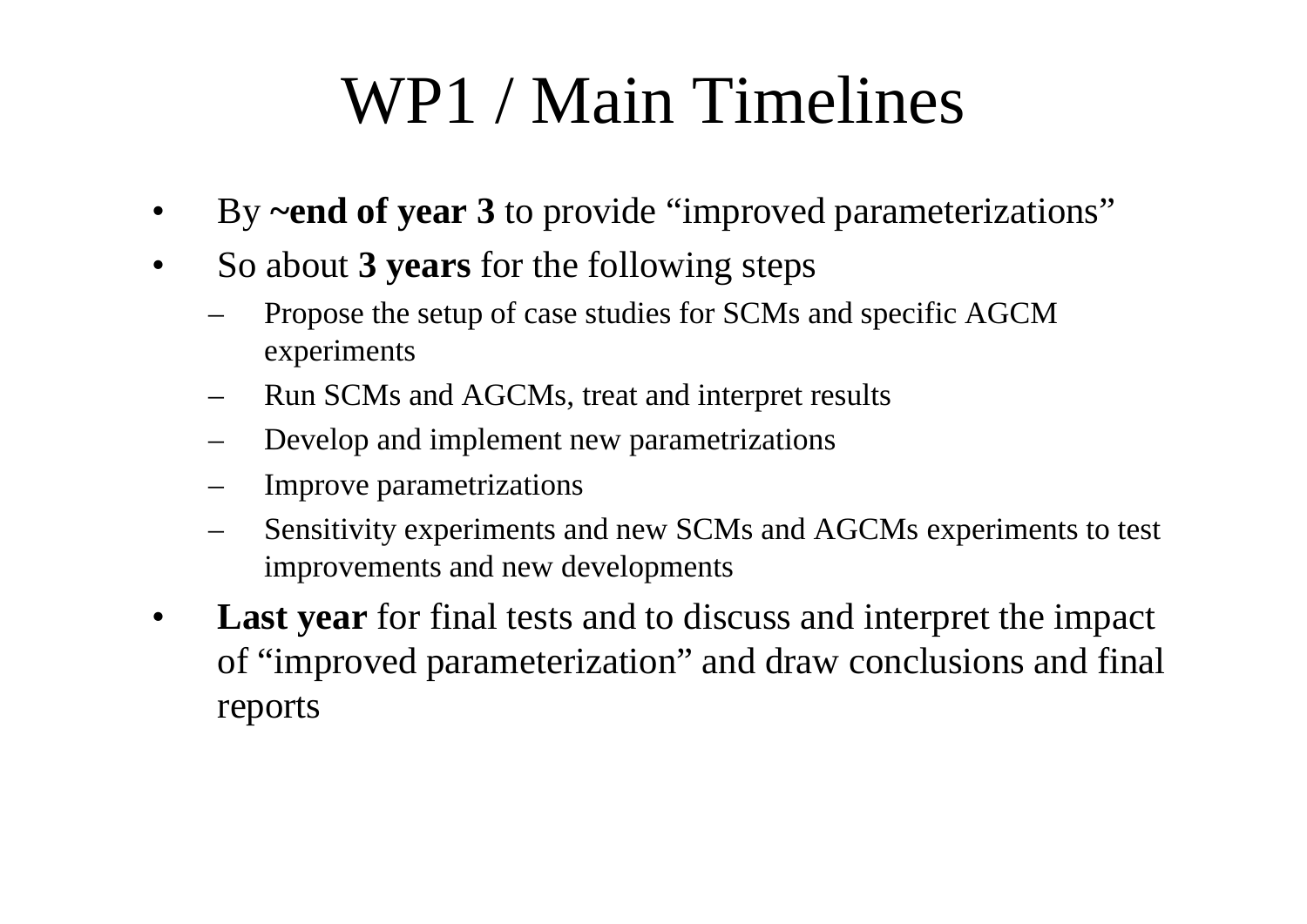# WP1 / Dependencies on other WPs

- • **Strong dependency on WP4 (EVAL)**
	- At the **project start** (year 1) to characterized ESM behaviours and biases
	- By **~end of year 3** to provide "improved parameterizations" to perform new AMIP type simulation for all ESMs.
	- **Year 4** to discuss and interpret the impact of "improved parameterization" on the AMIP type runs
	- – Crucial to answer to the question: how errors at the process level translate into systematic errors in ESMs
- •Weak dependency on other WP
- • **NB:** Interactions with WP1 must be strong: *i.e.* the 10 tasks are not independent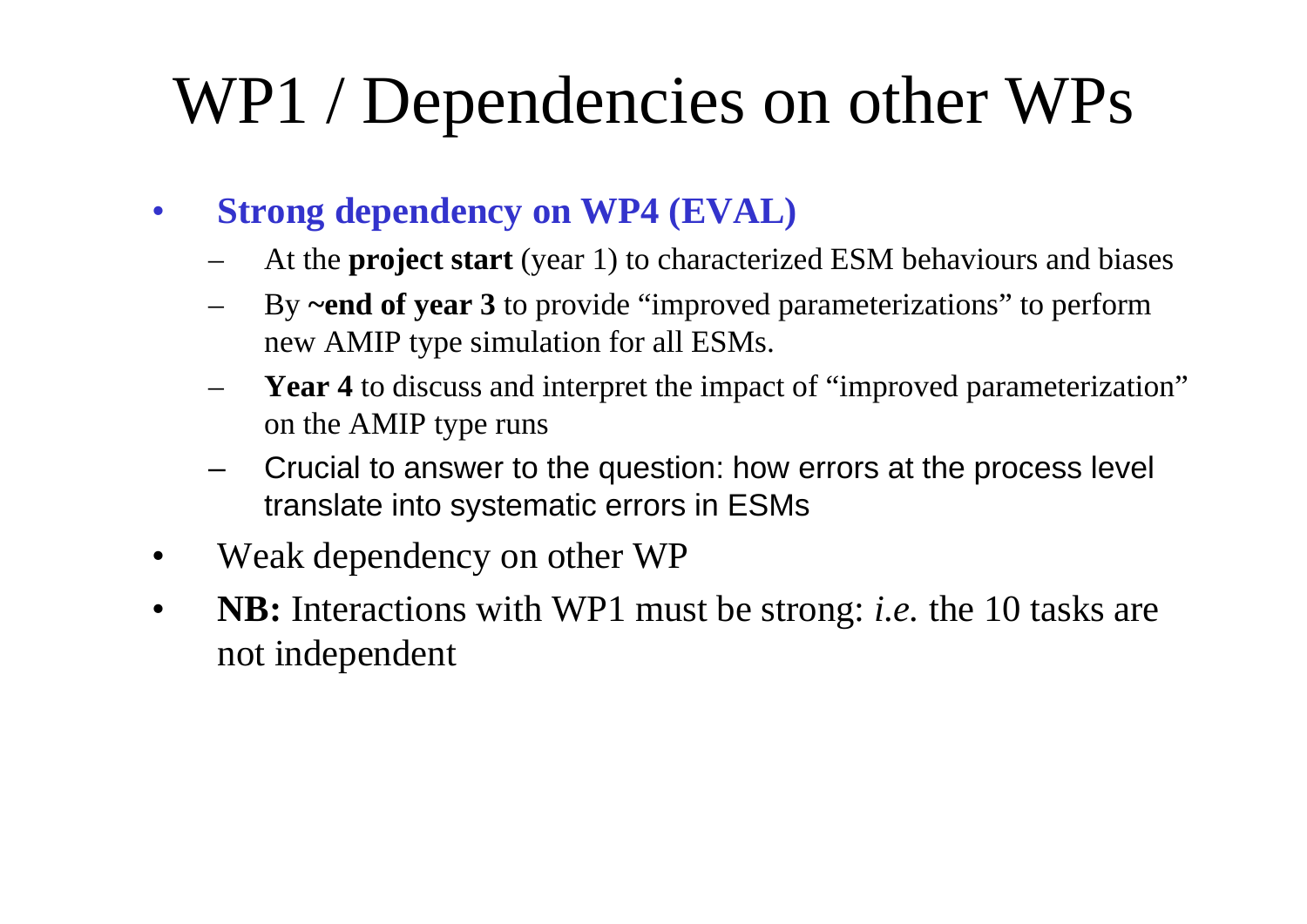# WP1 / Needs (simulation, observations)

- $\bullet$  **LES**
	- **CNRM:** AMMA 10 Jul 2006: 3 configurations (T1.1.1)
- • **CRM**
	- **CNRM:** RCE-WTG with Méso-NH (T1.2.2)
	- **ECMWF:** reduced planet Aqua-Planet (T1.4.3)
	- **METUK:** Indian sub-continent  $\rightarrow$  Convectively forced GW (T1.5): other uses?
- • **AGCM diagnostics** (strong link with WP4)
	- Q1 and Q2:  $\leftarrow$  rerun of AGCMs
	- Waves and ISV/MJO
- • **Observations**
	- **AMMA:** CNRM and NERC (CEH) (T1.1.1, T1.1.2)
	- –Dynamo-Cindy, YOTC ISV/MJO
	- Vorcore, SCOUT and TC4 campaigns  $\rightarrow$  CGW (T1.5)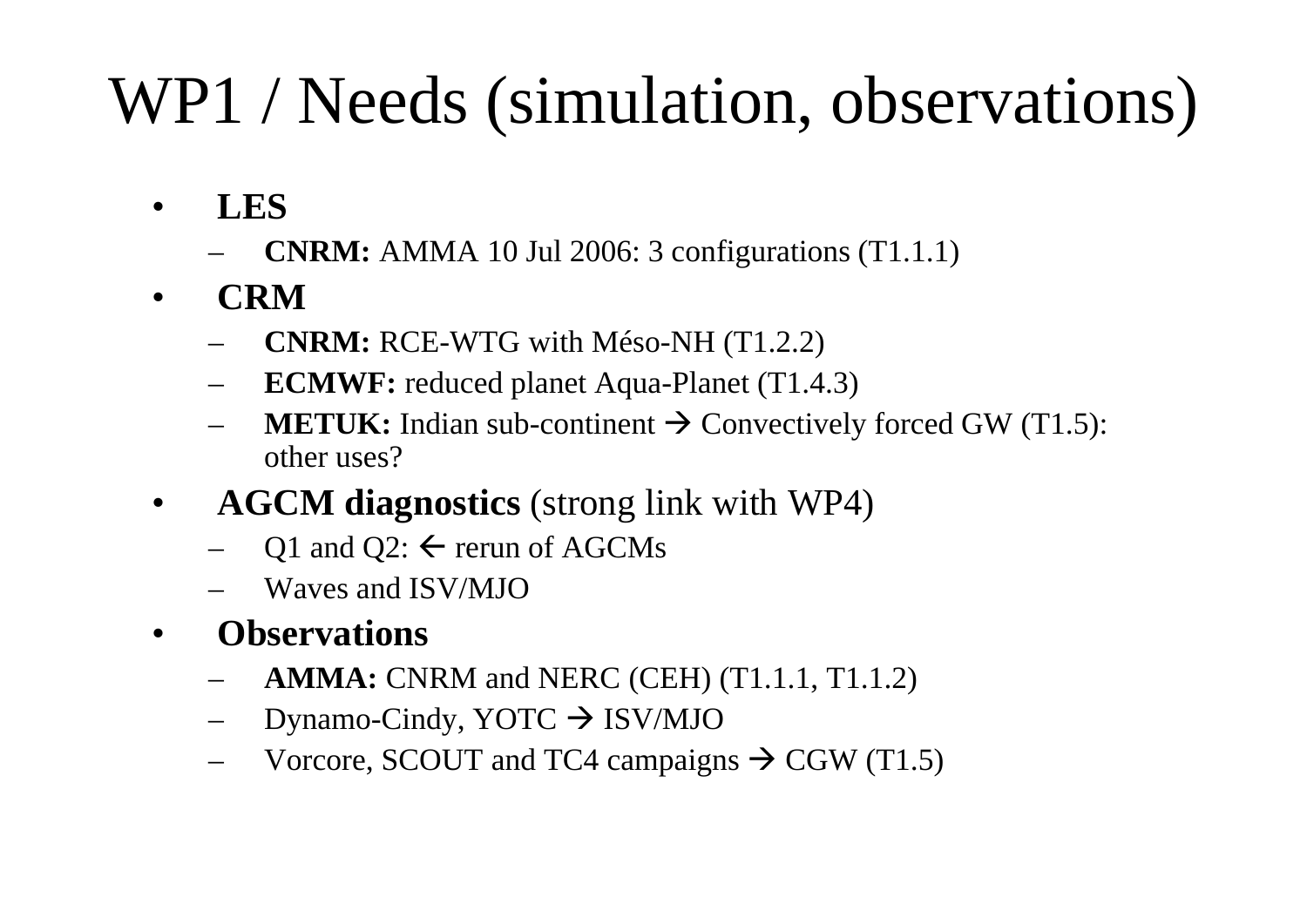# WP1 / Collaborations outside EMBRACE

- •The hi-res model configuration is closely linked to **CASCADE**
- •**EUCLIPSE:** open EMBRACE SCMs cases to EMBRACE
- •**COMBINE:** evaluation of CMIP5
- •Extension beyond Europe: **GASS** (GCSS)
- $\bullet$  Joint MJO Task Force - **GASS** Model Experiment on Diabatic Processes
- •Various links to **YoTC**: MJO events